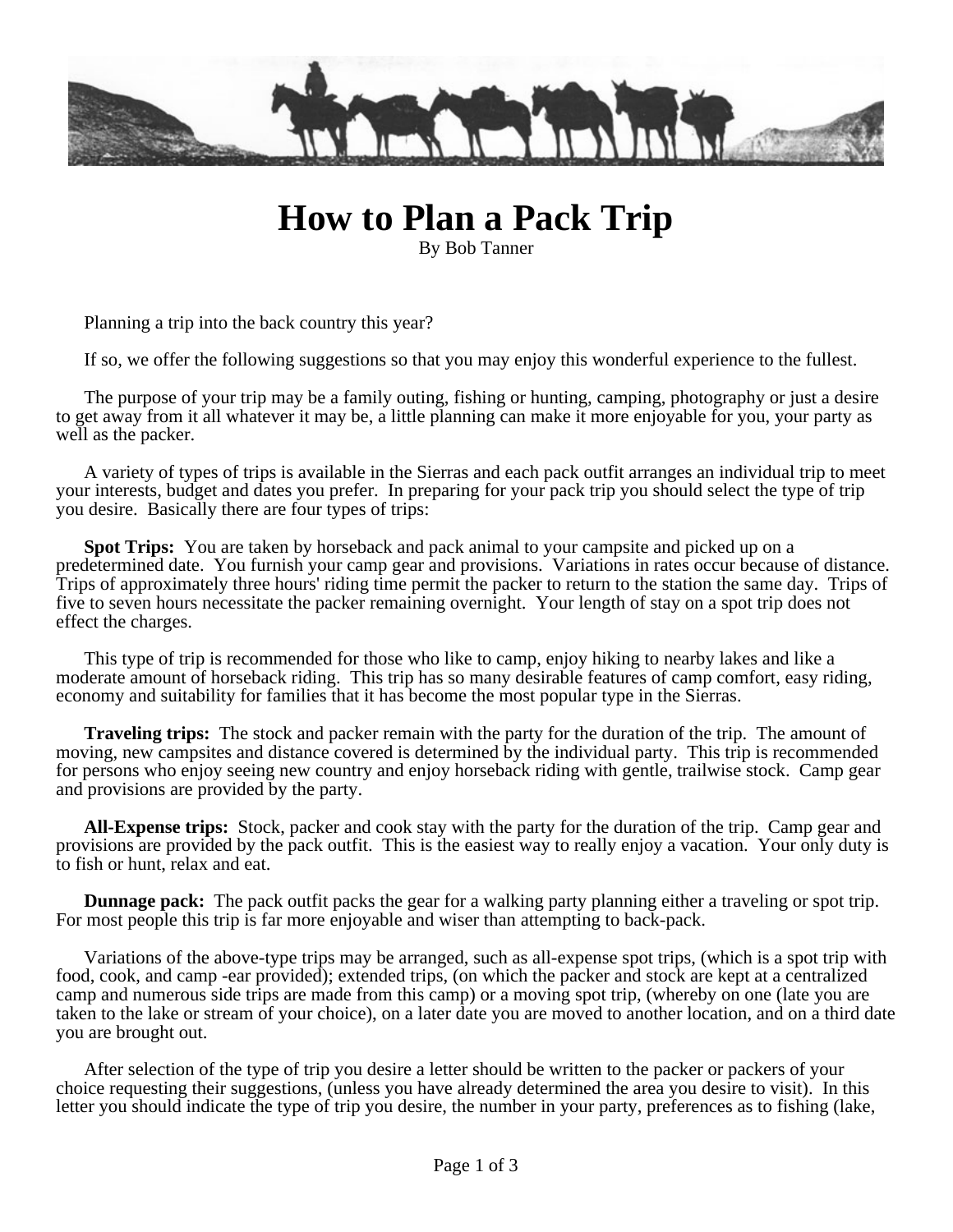stream or combination), hunting, photography, whether or not you wish to make short hikes from your camp as well as the duration of your trip and the approximate dates.

Upon selection of the pack outfit of your choice confirm your reservation with a deposit stating the exact dates of your trip and the number in your party. It is helpful if you can give the approximate weight of the gear and food you will have packed as this determines the number of pack animals required. The average party will require approximately one pack animal per person (150 lbs.) for a week's stay. This is based on normal camp gear and food as used in the conventional campground. The packer estimates your needs on the number in your party, including children, the season (hunters usually take more gear) and the duration of your trip. If you are planning a deluxe camp or traveling light you should notify the packer of these variations.

In planning saddle horses for your party the packer should know the number of children and persons weighing in excess of 200 lbs. Packers can handle 280-pound men and any type of equipment if you will give them advance warning.

If any change occurs in your plans, such as more or less people, unusual gear, change in dates, or change in area desired, you should notify the packer prior to the trip. This should not be construed to mean that pack trips cannot be planned on short notice. However, for the best service, choice of areas and dates, advance planning is suggested.

Normal camping gear including warm sleeping bags is recommended. It is not necessary for you to do any pre-packing. You bring what you want transported into the backcountry and leave the method to the packer's ingenuity. Duffel bags are superior to suitcases for personal gear.

Square 5-gallon tins are handy in camp for water and storage, and two will fit inside a pack box. If you prepack your food in these tins, each tin should weigh 25 to 30 lbs. when full. If you desire, as many do, to construct your own pack boxes from lightweight lumber, the size should accommodate two 5-gallon tins (10" x 14" x 21".) Eggs and other breakables are not difficult for the packer if you leave them out where the packer can see them.

Foods that are common to your meals at home can be packed into the backcountry. The easiest way to plan your food list is to start with the number of days. Fresh foods such as tomatoes, avocadoes and lettuce can be wrapped individually and placed in cartons. Biscuits, cakes and pies can be enjoyed if you take a reflector or dutch oven. Fresh meat can be held a number of days if it is wrapped in newspaper and dry ice. Frozen meats normally are not thawed until the second day if wrapped in newspaper. Pre-cooked roasts make delicious meals. For those who do not want to take time for camp cooking, you can bring your meals in cans and packages. Simple meals of canned ham and chicken are excellent for the last few days. Don't forget to allow food for your packer. Aluminum foil and paper plates are recommended as well as a pressure cooker for slowcooking items, such as potatoes.

A pre-packed lunch carried with you is the best solution to lunch on the first day of your trip. Unless previously arranged otherwise, packers normally expect you to arrive at the pack station between 7:00 and 8:00 A.M. Certain packers for particular areas will inform you of the latest time of arrival. If your arrival will be later than normal, make this arrangement prior to your trip. Nearby eating facilities are available at most pack stations, and their use is heartily recommended.

You should not expect to be out at the pack station with your gear on the last day of your trip until late afternoon. If you are planning a long automobile trip immediately following the pack trip, an out date that will permit you to stay overnight in a nearby campground or motel is recommended.

With these suggestions in mind, it is hoped that you will accept the invitation of the packers to engage their services for an enjoyable and spectacular pack trip in the High Sierras.